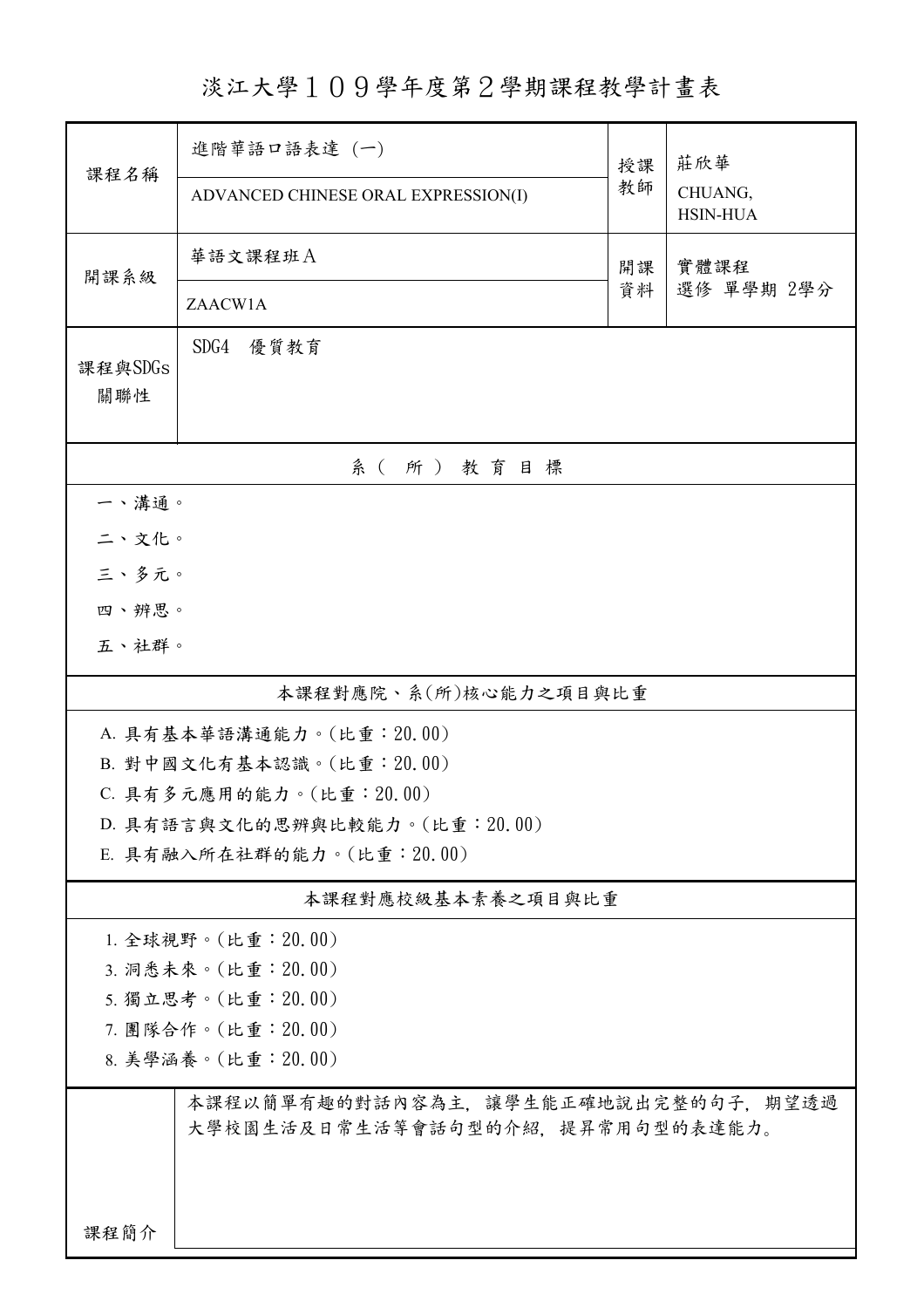|                                                                                                                                        | The class provides simple and interesting dialogues, making student can the<br>exactitude speak out the complete sentence. And hope to introduce lay<br>particular stress on the life of the university and regular life conversation<br>sentence pattern, increase the express ability of in common use sentence<br>pattern. |                                                                                                                                                                                                                                                                                                                                                                                                                   |            |                                                                                                                                                                                            |                                              |  |  |
|----------------------------------------------------------------------------------------------------------------------------------------|-------------------------------------------------------------------------------------------------------------------------------------------------------------------------------------------------------------------------------------------------------------------------------------------------------------------------------|-------------------------------------------------------------------------------------------------------------------------------------------------------------------------------------------------------------------------------------------------------------------------------------------------------------------------------------------------------------------------------------------------------------------|------------|--------------------------------------------------------------------------------------------------------------------------------------------------------------------------------------------|----------------------------------------------|--|--|
|                                                                                                                                        | 本課程教學目標與認知、情意、技能目標之對應                                                                                                                                                                                                                                                                                                         |                                                                                                                                                                                                                                                                                                                                                                                                                   |            |                                                                                                                                                                                            |                                              |  |  |
| 將課程教學目標分別對應「認知(Cognitive)」、「情意(Affective)」與「技能(Psychomotor)」<br>的各目標類型。                                                                |                                                                                                                                                                                                                                                                                                                               |                                                                                                                                                                                                                                                                                                                                                                                                                   |            |                                                                                                                                                                                            |                                              |  |  |
| 一、認知(Cognitive):著重在該科目的事實、概念、程序、後設認知等各類知識之學習。<br>二、情意(Affective):著重在該科目的興趣、倫理、態度、信念、價值觀等之學習。<br>三、技能(Psychomotor):著重在該科目的肢體動作或技術操作之學習。 |                                                                                                                                                                                                                                                                                                                               |                                                                                                                                                                                                                                                                                                                                                                                                                   |            |                                                                                                                                                                                            |                                              |  |  |
| 序<br>號                                                                                                                                 |                                                                                                                                                                                                                                                                                                                               | 教學目標(中文)<br>教學目標(英文)                                                                                                                                                                                                                                                                                                                                                                                              |            |                                                                                                                                                                                            |                                              |  |  |
|                                                                                                                                        |                                                                                                                                                                                                                                                                                                                               | 由生活中各層面切入,透過老師的<br>課堂教學及學生的練習,讓學生熟<br>悉並能夠使用日常生活中常用的辭<br>彙,訓練學生聽說讀寫的能力,達<br>到與人交際、溝通的目的                                                                                                                                                                                                                                                                                                                           |            | The purpose of the course is for training your<br>Chinese language skill. This<br>includes listening, speaking, reading and writing. It<br>will improve your<br>Chinese communicate skill. |                                              |  |  |
|                                                                                                                                        | 句型的表達能力。                                                                                                                                                                                                                                                                                                                      | 2 本課程以簡單有趣的對話內容為<br>The class provides simple and interesting dialogues,<br>主,讓學生能正確地說出完整的句<br>making student can the exactitude speak out the<br>子, 期望透過大學校園生活及日常<br>complete sentence. And hope to introduce lay<br>生活等會話句型的介紹,提昇常用<br>particular stress on the life of the university and<br>regular life conversation sentence pattern, increase<br>the express ability of in common use sentence<br>pattern. |            |                                                                                                                                                                                            |                                              |  |  |
| 教學目標之目標類型、核心能力、基本素養教學方法與評量方式                                                                                                           |                                                                                                                                                                                                                                                                                                                               |                                                                                                                                                                                                                                                                                                                                                                                                                   |            |                                                                                                                                                                                            |                                              |  |  |
| 序<br>號                                                                                                                                 |                                                                                                                                                                                                                                                                                                                               | <br> 目標類型  院、系(所) <br> +                                                                                                                                                                                                                                                                                                                                                                                          | 校級<br>基本素養 | 教學方法                                                                                                                                                                                       | 評量方式                                         |  |  |
| $\mathbf{1}$                                                                                                                           | 情意                                                                                                                                                                                                                                                                                                                            | <b>ABCDE</b>                                                                                                                                                                                                                                                                                                                                                                                                      | 13578      | 講述、討論、發表、體驗、模<br>擬                                                                                                                                                                         | 測驗、作業、討論(含<br>課堂、線上)、報告(含<br>口頭、書面)、活動參<br>與 |  |  |
| $\overline{2}$                                                                                                                         | 認知                                                                                                                                                                                                                                                                                                                            | <b>ABCDE</b>                                                                                                                                                                                                                                                                                                                                                                                                      | 13578      | 講述、討論、發表、體驗、模<br>擬                                                                                                                                                                         | 測驗、作業、討論(含<br>課堂、線上)、報告(含<br>口頭、書面)、活動參<br>與 |  |  |
|                                                                                                                                        |                                                                                                                                                                                                                                                                                                                               |                                                                                                                                                                                                                                                                                                                                                                                                                   |            | 授課進度表                                                                                                                                                                                      |                                              |  |  |
| 週<br>次                                                                                                                                 | 日期起訖                                                                                                                                                                                                                                                                                                                          | 內 容 (Subject/Topics)                                                                                                                                                                                                                                                                                                                                                                                              |            | 備註                                                                                                                                                                                         |                                              |  |  |
| 1                                                                                                                                      | $110/02/22$ ~<br>110/02/28                                                                                                                                                                                                                                                                                                    | 課程說明, 你怕考試嗎?                                                                                                                                                                                                                                                                                                                                                                                                      |            |                                                                                                                                                                                            |                                              |  |  |
| $\overline{2}$                                                                                                                         | $110/03/01$ ~<br>110/03/07                                                                                                                                                                                                                                                                                                    | 你怕考試嗎?                                                                                                                                                                                                                                                                                                                                                                                                            |            |                                                                                                                                                                                            |                                              |  |  |
| 3                                                                                                                                      | $110/03/08$ ~<br>110/03/14                                                                                                                                                                                                                                                                                                    | 下課後一起去健身吧                                                                                                                                                                                                                                                                                                                                                                                                         |            |                                                                                                                                                                                            |                                              |  |  |
|                                                                                                                                        | $110/03/15$ ~<br>110/03/21                                                                                                                                                                                                                                                                                                    | 下課後一起去健身吧                                                                                                                                                                                                                                                                                                                                                                                                         |            |                                                                                                                                                                                            |                                              |  |  |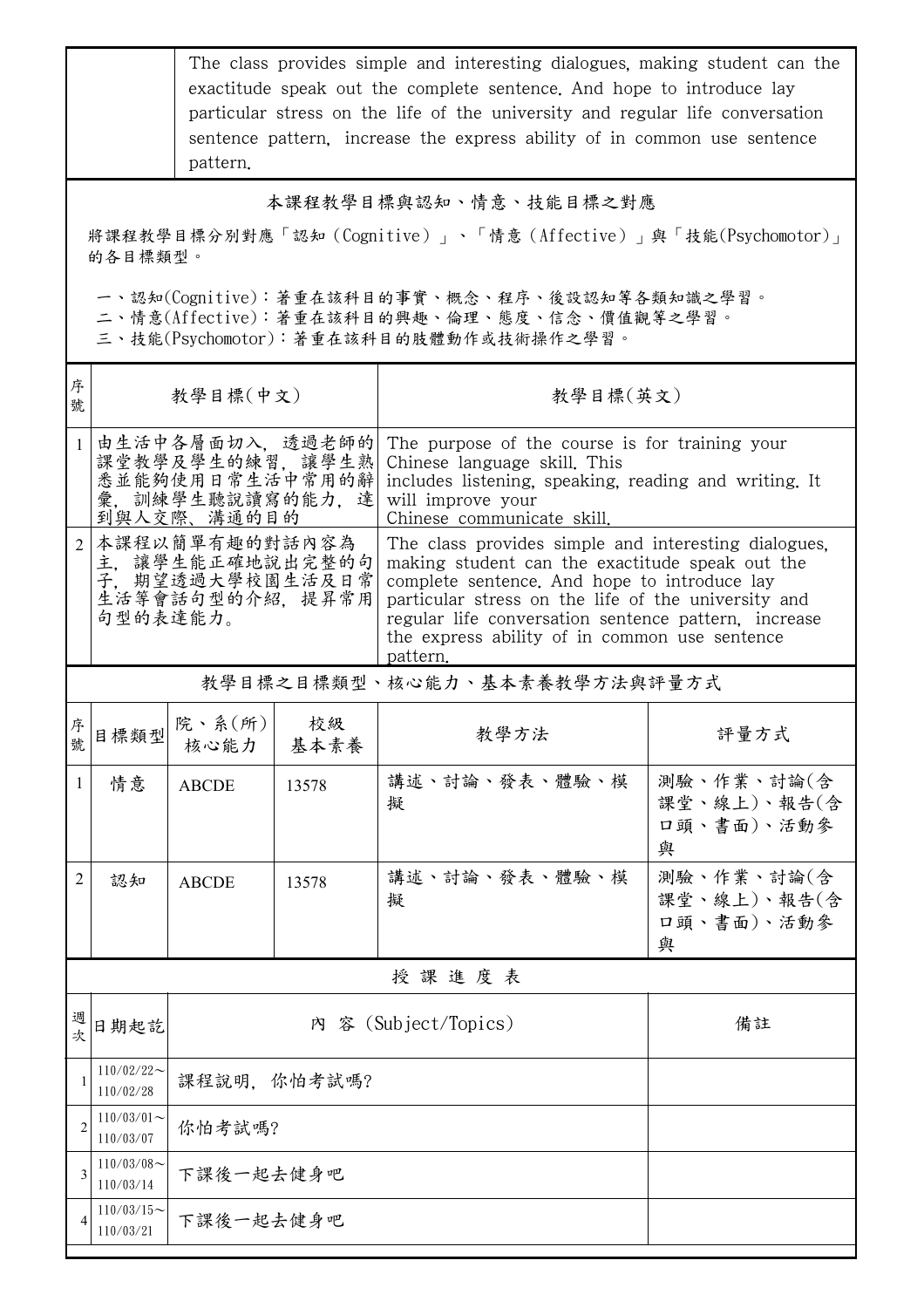| 5            | $110/03/22$ ~<br>110/03/28 | 你想參加哪一個社團?                                                               |      |  |
|--------------|----------------------------|--------------------------------------------------------------------------|------|--|
| 6            | $110/03/29$ ~<br>110/04/04 | 教學行政觀摩日放假一次                                                              |      |  |
| 7            | $110/04/05$ ~<br>110/04/11 | 你想參加哪一個社團?                                                               |      |  |
| 8            | $110/04/12$ ~<br>110/04/18 | 小職員?大老闆?                                                                 |      |  |
| 9            | $110/04/19$ ~<br>110/04/25 | 小職員?大老闆?                                                                 |      |  |
| 10           | $110/04/26$ ~<br>110/05/02 | 期中考試週                                                                    |      |  |
| 11           | $110/05/03$ ~<br>110/05/09 | 我要買筆電                                                                    |      |  |
| 12           | $110/05/10$ ~<br>110/05/16 | 我要買筆電                                                                    |      |  |
| 13           | $110/05/17$ ~<br>110/05/23 | 年年有"魚"                                                                   |      |  |
| 14           | $110/05/24$ ~<br>110/05/30 | 年年有"魚"                                                                   |      |  |
| 15           | $110/05/31$ ~<br>110/06/06 | 孔子不知道的事                                                                  |      |  |
| 16           | $110/06/07$ ~<br>110/06/13 | 孔子不知道的事                                                                  |      |  |
| 17           | $110/06/14$ ~<br>110/06/20 | 世界各國的朋友                                                                  |      |  |
| 18           | $110/06/21$ ~<br>110/06/27 | 期末考試週                                                                    |      |  |
| 修課應<br>注意事項  |                            | 所有規定以第一次上課說明為主                                                           |      |  |
|              | 教學設備                       | 電腦、投影機                                                                   |      |  |
| 教科書與<br>教材   |                            | 時代華語2, 正中書局                                                              |      |  |
|              | 參考文獻                       |                                                                          |      |  |
| 批改作業<br>篇數   |                            | 4 篇 (本欄位僅適用於所授課程需批改作業之課程教師填寫)                                            |      |  |
| 學期成績<br>計算方式 |                            | ◆出席率: 10.0 % ◆平時評量:15.0 % ◆期中評量:20.0<br>◆期末評量: 20.0 %<br>◆其他〈作業〉: 35.0 % | $\%$ |  |
|              |                            |                                                                          |      |  |